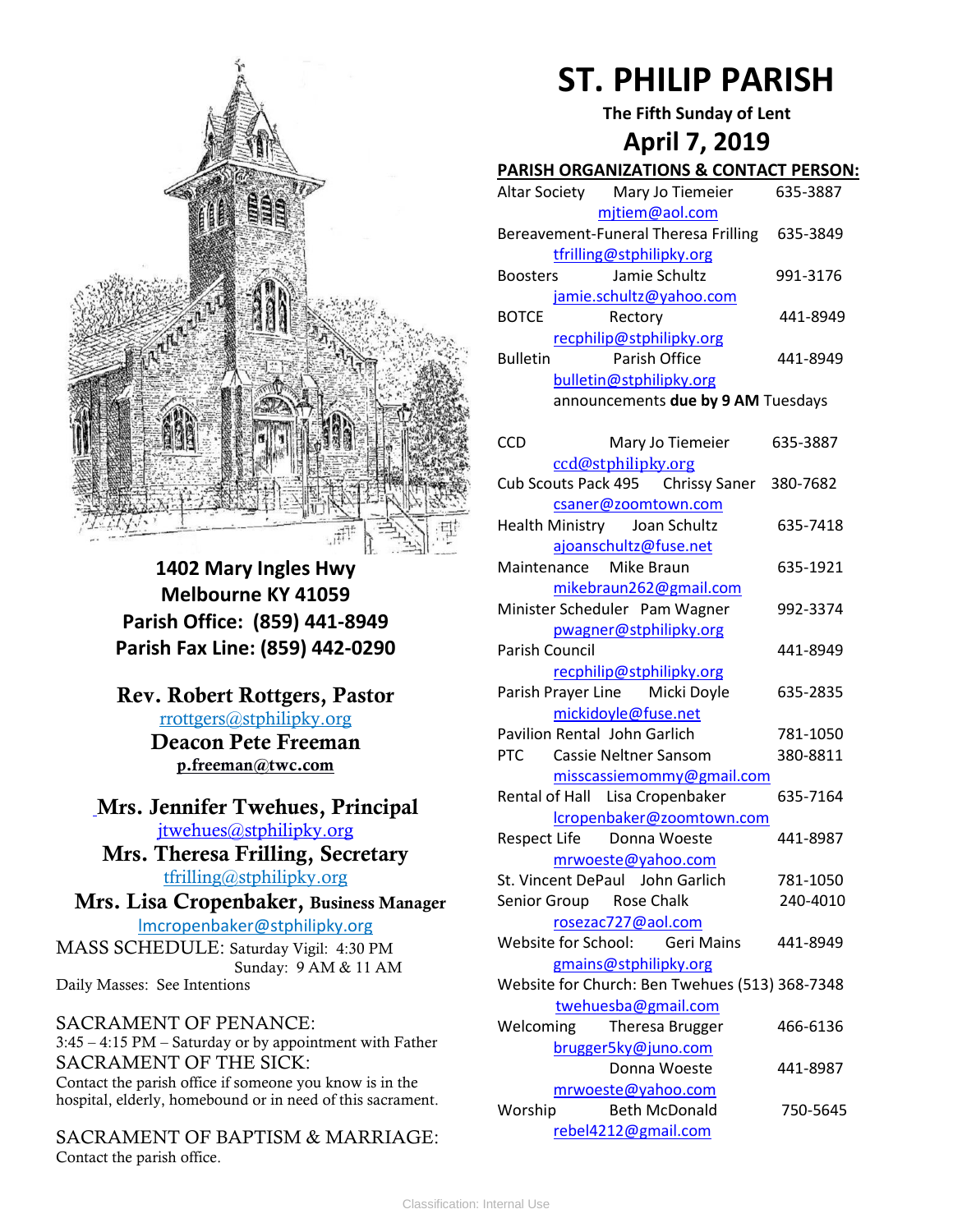# **MASS INTENTIONS**

**Saturday April 6** 4:30 PM Jim and Gerald Case

# **Sunday April 7**

9:00 AM Kate Geiger 11:00 AM Bill Nagel

# **Tuesday April 9**

7:00 PM The Hank & Linda Neltner Family

#### **Wednesday April 10**

- 8:30 AM Living & Deceased of St. Philip Parish
- **Friday April 12**
- 8:30 AM Tina Verst
- **Saturday April 13**

# 4:30 PM Don & Marian Leisz

## **Sunday April 14**

9:00 AM Elizabeth P. Kremer 11:00 AM Lou Ann Roth

#### **March 24, 2019**

| Stewardship                | \$3,741 |
|----------------------------|---------|
| <b>Utility Fund</b>        | \$135   |
| <b>Endowment Fund</b>      | \$130   |
| Capital Campaign           | \$6,140 |
| <b>International Needs</b> | \$25    |

#### **March 31, 2019**

| Stewardship                     | \$5,382 |
|---------------------------------|---------|
| <b>Utility Fund</b>             | \$85    |
| <b>Endowment Fund</b>           | \$90    |
| Norbert Frilling Endowment Fund | \$275   |
| Capital Campaign                | \$1,385 |
| <b>International Needs</b>      | \$307   |

#### **St. Philip Capital Campaign Goal \$305,000**

A BIG thanks to all who have given to date.

| <b>March 31</b> | No. of  | Amount  | Amount   |
|-----------------|---------|---------|----------|
|                 | Pledges | Pledged | Received |
| Parishioners    | 96      | 127,880 | 85,789   |
| Non-            | 17      | 21,200  | 18,700   |
| parishioners    |         |         |          |
| Corporations    |         | 10,250  | 10,250   |
| Total           | 114     | 159,330 | 114,739  |

Out of **280** families we have received **96** pledges, **34%**. When using your weekly envelope, please mark it "**Capital Campaign**". If using a blank envelope, please add your Parish ID Number. Remember to check with your employer for matching contributions. If you have any questions you can email **STPCapital@stphilipky.org** or call the rectory @ 859-441-8949.

# **ST. PHILIP WORSHIP COMMITTEE**

Holy Thursday Adoration Sign Up Sheet - Please take a half hour or hour to sit with the Lord on Holy Thursday, **April 18**, after Mass until 12:00AM. He is waiting for you. Sign up boards are in each vestibules of the church. We do not want to leave our Lord alone at any time! Thank you.

#### **ALTAR SOCIETY NEWS**

- CLEAN CHURCH Saturday, **April 13**, 9:00 am, cleaning solutions provided. Bring buckets and cleaning cloths.
- DECORATE CHURCH Saturday, **April 20**, 9:00 am

#### **RCIA "CELEBRATION"**

Please join us as we celebrate our new family members to the church. Light refreshments will be served in the cafeteria immediately following the Easter Vigil Service, Saturday, **April 20**. Come and welcome our new members.

#### **IMPORTANT DATES**

|      | 4/14-4/17 Scholastic Book Fair at St. Philip    |
|------|-------------------------------------------------|
| 4/16 | After School Book Fair 3:15-4:00 pm             |
| 4/17 | Grandparent's/Special Visitor's Day; 8:30       |
|      | Mass an Reception; Early dismissal at           |
|      | $11:30$ am                                      |
|      | 4/18-4/22 Holy Week and Easter Break- no school |
| 6/15 | St. Philip Festival                             |
|      | 6/24-6/28 Vacation Bible School                 |

#### **OTHERS FIRST - APRIL**

We have chosen to help St. John's Bread of Life Pantry on Tug Fork for this month. We can help them with paper products such as Toilet Tissue, Kleenex, Paper towels, Adult and baby diapers. These are essential items their clients cannot purchase through the SNAP program. During this season of Lent, we are called to pray, fast, do penance and give to the poor. Here is your opportunity to help others.

#### **HOSEA HOUSE**

Our next dinner will be **April 7, 2019**. We need 7 or 8 people to serve the dinner. We can carpool from the St. Philip parking lot. We leave the lot at 2 pm and return by 6 pm. Anyone interested in helping out in this ministry in any way, please contact Theresa Brugger at 859-466-6136.Thank you for your help in spreading God's love through this ministry.

#### **ST. JOE AND ST. PHILIP SCHOOL RAFFLE**

For the month of March our winners are Nathan Singleton (\$100), Haley Hartig (\$50), and Dot Sauerbeck (\$25). Congratulations.